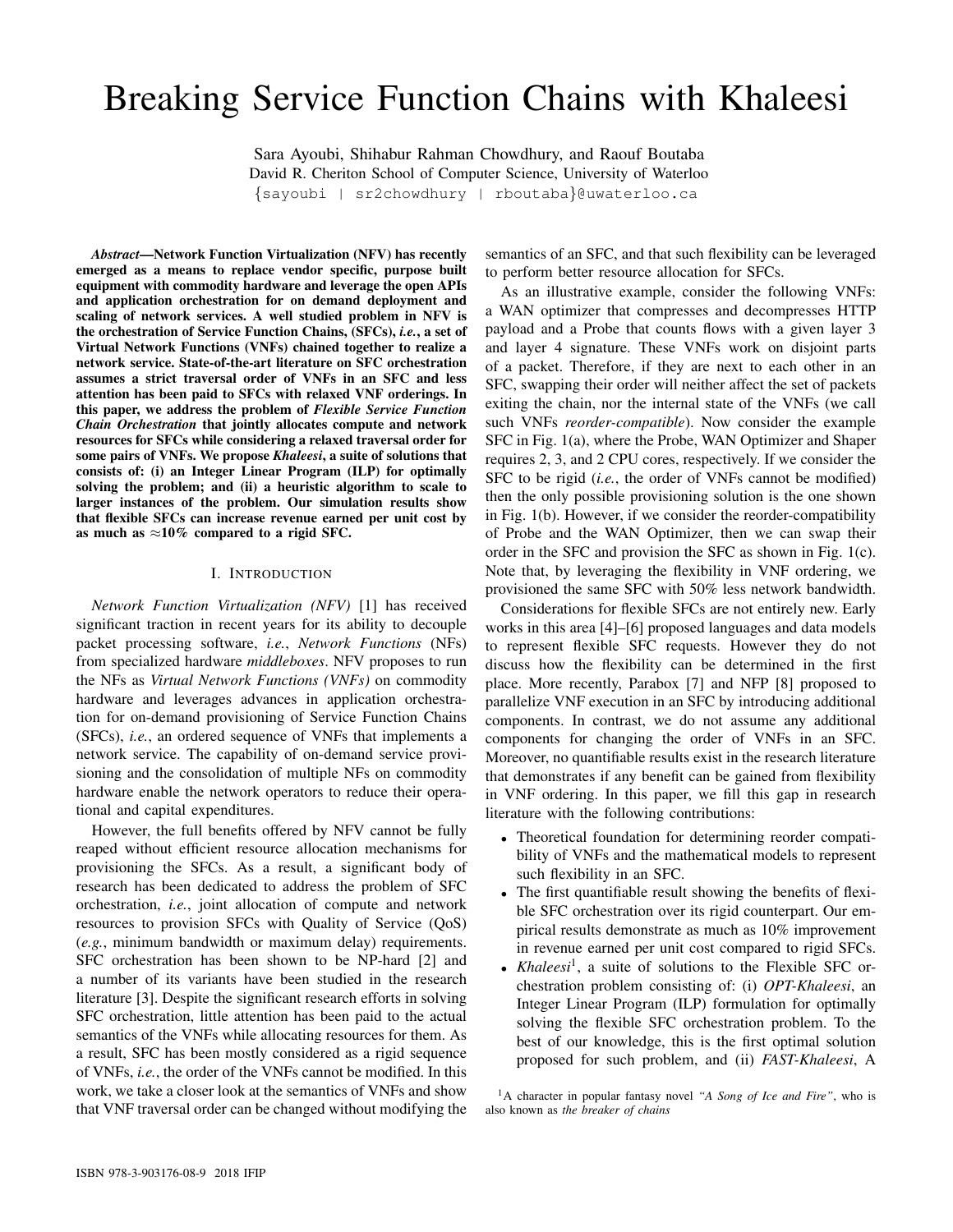

heuristic algorithm to solve larger instances of the problem. Simulation results show that *FAST-Khaleesi* allocates  $\approx$ 2 $\times$  extra resources and accepts  $\approx$ 20% less SFC requests on average compared to the optimal solution.

The rest of the paper is organized as follows. We begin with a discussion of related work in Section II. Next, we present the theoretical foundations for identifying re-order compatible VNFs in Section III. In Section IV we present the system model and formally define the problem. We present our ILP formulation in Section V, followed by the heuristic in Section VI. Our evaluation results are presented in Section VII. In Section VIII we provide a brief discussion on the operational aspects that may limit the flexibility of SFCs. Finally, we conclude with some future research directions in Section IX.

# II. RELATED WORK

Since the publication of introductory white paper in late 2013, research in NFV has gained significant traction over the past few years. In the following, we discuss the state-of-theart in SFC orchestration with a specific focus on research that considers relaxed order of VNFs in an SFC.

SFC orchestration is one of the most well studied problem in NFV. It has been addressed with different objective functions *e.g.*, maximizing the number of admitted SFCs [9], minimizing operational cost [2], minimizing the number of servers used [10], minimizing network resource utilization [11], minimizing the number of VNF instances used [4], [12] among others. For a comprehensive survey on resource allocation in NFV readers are referred to [3]. Approaches to solve these problems include variants of Linear Programming [4], [10], [11], Cut-and-solve method [9], polynomial time heuristic design [2], [12], approximation algorithm [13], *etc*. However, majority of these works assume a rigid SFC and do not leverage the flexibility of reorder compatibility between NFs.

Only a handful of research has considered relaxed ordering of NFs in an SFC. For instance [5] proposes a context free grammar to represent an SFC request with flexible parts. The flexible parts are segments of NFs that can be traversed in any arbitrary order. An extension of this work is presented in [6] where the authors propose a YANG data model to represent flexible structures. The authors also propose a Pareto-optimal

solution and a heuristic to allocate resources for such SFCs with flexible parts. However, works such as [5], [6], [14] neither quantify the advantages in resource allocation stemming from flexible VNF ordering in an SFC over its rigid counterpart, nor do they shed light on the aspects that may affect such flexibility. More recently, Parabox [7] and NFP [8] proposed to relax the strict ordering of VNFs in an SFC and parallelize some of them to reduce end-to-end latency. However, to do so, additional components were introduced for splitting incoming packets to parallelized functions and also to combine their output. This incurs overhead in terms of network resources and processing delays. In contrast, we identify "reorder compatible" VNFs that can be swapped without adding any additional functions.

# III. RE-ORDER COMPATIBILITY OF VNFS

Flexible SFCs can bring benefits in terms of resource allocation, thereby freeing up resources for more SFCs to be admitted. This can indeed increase infrastructure provider's revenue in the long run. Flexible SFCs have been preliminarily addressed before in [6] and [7]. However, in [6], the flexibility of the chain is an input to the orchestration problem. In [7], [8], the authors identify *independent* VNFs to increase parallelism in the chain. The concept of independent VNFs is somewhat similar to reorder compatible VNFs, however, not every independent pair of VNFs is re-order compatible. To the best of our knowledge, no existing work has yet formally defined re-order compatible VNFs. In the following, we lay the necessary theoretical foundation for identifying reorder compatible VNFs.

In a nutshell, two VNFs are considered re-order compatible if swapping their order in an SFC does not violate the SFC's semantics, *i.e.*, results in two *semantically equivalent* SFCs. We formally define semantically equivalent SFCs as follows:

Definition 1. *Semantically Equivalent SFC: Two SFCs* S<sup>1</sup> *and*  $S_2$  *composed of the same set of VNFs, F, in different order are semantically equivalent if: (i) for an ordered sequence of input packets*  $p_{in}$ *, both*  $S_1$  *and*  $S_2$  *produce identical ordered sequence of output packets, and (ii) after processing a packet*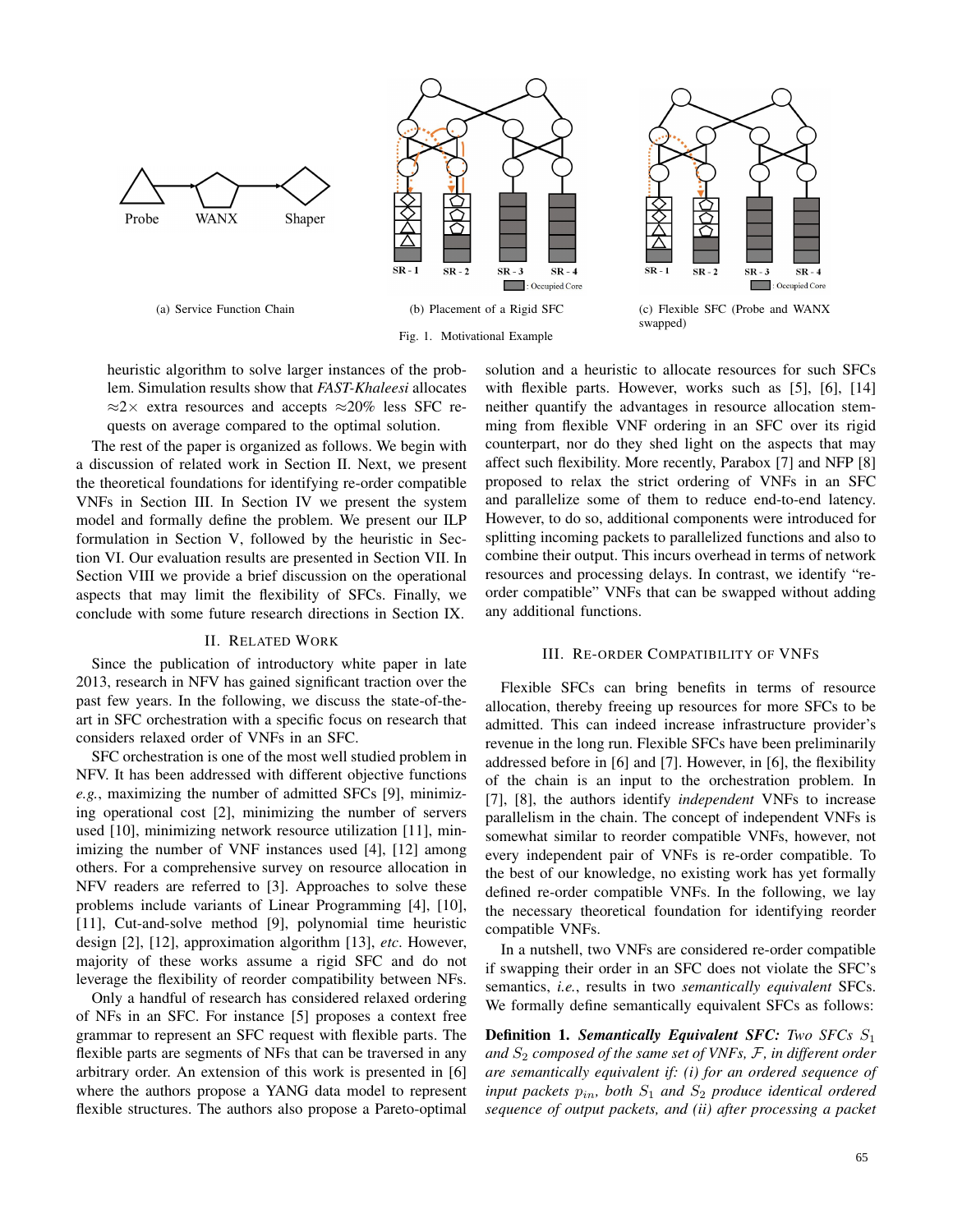# $p \in p_{in}$  the internal state of any VNF  $f_i \in \mathcal{F}$  is identical in *both*  $S_1$  *and*  $S_2$ *.*

As a packet traverses an SFC, a VNF in the SFC performs any combination of the following three actions: (i) reads from the packet, (ii) modifies the packet, and (iii) updates its own internal state. For instance, while traversing a NAT, the source IP and source MAC address of a packet are modified, as well as the NAT's address translation table. In another instance, a probe may keep a count of the number of UDP packets that are sent/received and updates the count after a packet passes through it. Since SFCs provide a form of value-added service, therefore it is important to ensure that any flexible structure of the SFC provides the same service to the flows as well as the constituent VNFs have identical internal states.

To formalize this, we refer to the set of packet<sup>2</sup> fields that a VNF reads or modifies as "interest fields", denoted as  $\mathcal{H}_f^i$ , and the set of packet fields that affects the internal state of a VNF as "state fields", denoted as  $\mathcal{H}_{f}^{s}$ . Every  $h \in \mathcal{H} = \mathcal{H}_{f}^{i} \cup \mathcal{H}_{f}^{s}$ is expressed as a (byte offset, byte length) pair (*e.g.*, source MAC can be expressed as a pair (6, 6)), which allows us to express interest fields and header fields in a protocol agnostic way (similar to [15]). By comparing the interest and state fields of two VNFs, we can determine their re-order compatibility.

Two VNFs are re-order compatible when their interest and state fields are mutually exclusive (*e.g.*, an application-layer firewall and a network-layer firewall). Furthermore, even when two VNFs share the same interest and/or state fields, as long as they do not modify the shared interest and/or state fields their processing functions remain independent (*e.g.*, a probe and a Deep Packet Inspector (DPI)). For each VNF, we represent the set of interest and state fields by a  $|\mathcal{H}| \times 3$  binary matrix M, illustrated in Table I. The rows in  $M$  represent the different fields  $h \in \mathcal{H}$ . The columns r and w indicate whether this particular VNF,  $f$ , reads and/or modifies  $h$ , respectively. The column x indicates whether h affects the internal state of  $f$ , denoted by  $x = \text{if}(h \in \mathcal{H}_f^s); x \in \{0,1\}$ . Given two VNFs u and v and their corresponding matrices  $\mathcal{M}_u$  and  $\mathcal{M}_v$ , respectively,  $u$  and  $v$  are re-order compatible if:

$$
\forall h \in \mathcal{H}, \forall (k, k') \in \{(u, v), (v, u)\} : \n(\mathcal{M}_k[h][r] \land \mathcal{M}_{k'}[h][w]) \lor \n(\mathcal{M}_k[h][w] \land \mathcal{M}_{k'}[h][w]) \lor \n(\mathcal{M}_k[h][x] \land \mathcal{M}_{k'}[h][r]) = 0
$$
\n(1)

Finding the interest and state fields of a VNF is a non-trivial task and is in fact a separate problem on its own. Different approaches have been taken in the past including middlebox modeling [16] [17] [18], header space analysis [19], whitebox testing [20], black-box testing [21], *etc*. However, it is an orthogonal problem and is out of the scope of this paper.

# *A. Illustrative Example*

Table II illustrates a re-order compatibility matrix for some commonly deployed NFs [22], namely firewall, web

TABLE I INTEREST & STATE FIELD MATRIX M

|                                |  | W | X |  |  |
|--------------------------------|--|---|---|--|--|
| $h_1$                          |  |   |   |  |  |
| h <sub>2</sub>                 |  |   |   |  |  |
|                                |  |   |   |  |  |
| $\overline{h}_{ \mathcal{H} }$ |  |   |   |  |  |

TABLE II REORDER COMPATIBILITY MATRIX

|                 | Firewall | <b>Proxy</b> | <b>IPS</b> |  | Shaper NAT DPI WANX Probe |  |
|-----------------|----------|--------------|------------|--|---------------------------|--|
| <b>Firewall</b> |          |              |            |  |                           |  |
| Proxy           |          |              |            |  |                           |  |
| <b>IPS</b>      |          |              |            |  |                           |  |
| <b>Shaper</b>   |          |              |            |  |                           |  |
| NAT             |          |              |            |  |                           |  |
| <b>DPI</b>      |          |              |            |  |                           |  |
| <b>WANX</b>     |          |              |            |  |                           |  |
| Probe           |          |              |            |  |                           |  |

proxy, Intrusion Prevention System (IPS), Traffic Shaper, NAT, payload-DPI, and WAN Optimizer (WANX). We obtained the interest and state fields for these different VNFs by investigating existing middlebox models [16], middlebox catalog [23], IETF drafts [24], Click configuration files [25], and related research literature [7]. By applying (1) on the obtained interest and state fields, we obtained the matrix in Table II.

We observe that a network Firewall (besides changing the MAC address) typically examines layer 2-4 headers, *e.g.*, source IP, destination IP, and port numbers, and either forwards or drops a packet. An IPS analyzes the packet (header and/or payload) and takes automated actions (drops packet, blocks traffic, sends alarm, or resets connection). Since a network firewall and an IPS perform "read-only" actions on common interest fields they can be swapped without affecting chain semantics. A traffic shaper classifies network traffic for QoS, a payload-DPI inspects the packet payload and raises an alarm if the packet matches a malicious signature. These VNFs are clearly re-order compatible with a network Firewall. Finally, a WANX can perform functions such as payload compression/de-compression, QoS tagging *etc*., which do not affect the interest and state fields of a network firewall. This renders them also re-order compatible. However, a network firewall and a network probe may not be re-order compatible because of the Probe's internal state. For instance, if a probe is counting the number of incoming connections to port 80, placing a firewall before the probe will yield a different count than placing it after the probe.

#### IV. SYSTEM MODEL AND PROBLEM STATEMENT

We first present a mathematical representation of the inputs, *i.e.*, the substrate network and the SFC request, then we formally define the problem of orchestrating SFCs with flexible VNF ordering with lowest resource provisioning cost (Flexible SFC orchestration for short).

## *A. Substrate Network*

We represent the substrate network (SN) as an undirected graph  $G<sup>s</sup> = (N, L)$ ; where every node  $n \in N$  is associated

 $2$ In the rest of the paper by packet we refer to a Layer-2 frame.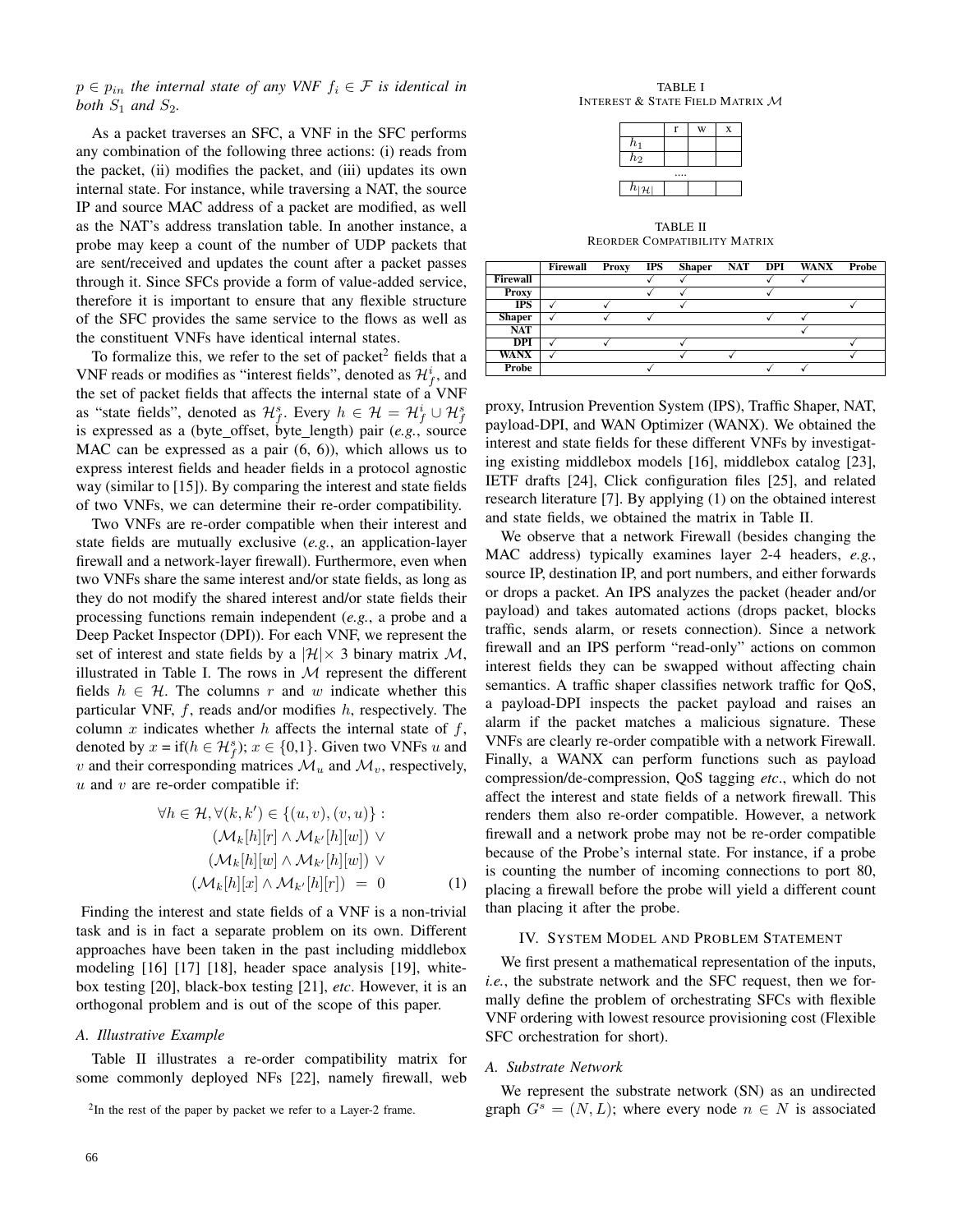with residual compute resource capacity  $c_n$  and internalswitching capacity  $b_n$ . Further, every link  $l : (i, j) \in L$  is associated with residual bandwidth capacity  $b_{i,j}$ .

### *B. Virtual Network Functions*

The set of available VNFs is represented by  $\mathcal F$ . Each VNF  $f \in \mathcal{F}$  has compute resource requirement (*e.g.*, number of CPU cores)  $d_f$ . Additionally, we have a  $|\mathcal{F} \times \mathcal{F}|$  matrix R that represents reorder compatibility between the VNFs.  $R_{f,f'} = 1$ if VNF  $f \in \mathcal{F}$  and  $f' \in \mathcal{F}$  are reorder compatible according to the definition in Section III, 0 otherwise.

#### *C. SFC Request*

We represent an SFC request as an directed graph  $G<sup>v</sup>$  =  $(F, E, n<sub>o</sub>, n<sub>t</sub>)$ , where F is the set of VNFs in the SFC. Note that we focus on SFCs that are structured as chains. Considerations for branching in SFCs is left as a future work. The requested chain  $E$  is represented by a set of directed virtual links, where each virtual link  $e \in E$  consists of a pair of consecutive VNFs, and is associated with bandwidth demand  $d_e$ . Further, each SFC is associated with an ingress node  $n_o \in N$  and an egress node  $n_t \in N$ .

# *D. Problem Statement*

Given an SN  $G<sup>s</sup>$ , set of VNFs  $F$ , a reorder compatibility matrix  $R$ , and a SFC request  $G^v$ :

- Place VNF  $f \in F$  on a server  $n \in N$ .
- Route exactly  $|F| 1$  virtual links between the VNFs to form a chain structure.
- Map each virtual link either to a single substrate path or to a server.
- The cost of allocating bandwidth from the network to route the virtual links are minimized subject to the following constraints:
	- Servers and network links cannot be over-committed to accommodate VNFs and the virtual links.
	- A virtual link should be routed on a single path in the network or placed inside a single server in the network.

Flexible SFC orchestration bares some similarity with the well studied Virtual Network Embedding (VNE) problem [26]. However, a fundamental difference between flexible SFC orchestration and VNE is that the set of virtual links to be embedded is given as an input to VNE. Whereas, in case of flexible SFC orchestration this set is not known and is part of the solution instead.

#### V. *OPT-Khaleesi*: ILP FORMULATION

In this section, we first showcase our solution approach that transforms an SFC to exploit flexibility, followed by OPT-*Khaleesi*, our ILP model that optimally solves the flexible SFC orchestration problem.

# *A. SFC Transformation*

In order to fully exploit the flexibility in a given chain, the model must become aware of every re-order compatible pair of VNFs in this chain. To give the model a complete knowledge of this flexibility, we augment the chain with directed virtual links. The ensemble of the original chain and the augmented directed virtual links represent all possible chains that can be traced. The model then selects the optimal subset of  $|F|-1$ virtual links that routes through every VNF in the chain with minimum cost. Given an SFC and a re-order compatibility matrix  $\mathcal{R}$ , we augment the set E into E' as follows:

- if  $\mathcal{R}_{u,v} = 1$  and  $(u \to v) \in E$ , links  $(u \to v \text{.next})$  and  $(v \rightarrow u)$  are created and added to E'.
- if  $\mathcal{R}_{u,v} = 1$  and  $(u \to v) \notin E$ , if  $\mathcal{R}_{u,j} = 1 \ \forall \ u.next \leq$  $j \le v.\text{prev},$  links  $(u \to v.\text{next})$  and  $(v \to u)$  are created and added to  $E'$ .
- if  $\mathcal{R}_{u,v} = 1$  and  $(u \to v) \notin E$ , if  $\mathcal{R}_{i,v} = 1 \forall u.next \leq$  $j \le v.\text{prev},$  links  $(u \to v)$  and  $(v \to u)$  are created and added to  $E'$ .

Fig. 2(c) shows the set  $E'$  generated for the SFC presented in Fig. 2(a) given the re-order compatibility matrix in Fig. 2(b). Generating the set  $E'$  alone is not sufficient; this is because not every subset  $\overline{E} \subset E'$  renders a valid chain. Concretely, consider again the chain presented in Fig. 2(c), and recall that VNFs 0 and 1 are not re-order compatible. Here, while chain  ${3\rightarrow0\rightarrow1\rightarrow2}$  is valid, chain  ${1\rightarrow2\rightarrow3\rightarrow0}$  is not. Note that both chains are made of a combination of virtual links in  $E'$ . Subsequently, we need to ensure that any selected chain structure  $\overline{E} \subset E'$  does not violate any semantics. To do so, we introduce  $\Omega$ , a binary matrix, that indicates whether VNF  $f$  can precede function  $f'$ .

$$
\Omega_{f,f'} = \begin{cases} 1, \text{if } (f,f') \in E \vee (R_{f,f'} = 1 \wedge \text{if } (f,f') \in E'), \\ 0, \text{otherwise} \end{cases}
$$

**Theorem 1.** Any chain that adheres to  $\Omega$  is semantically valid.

*Proof.* Let  $\overline{E} \subset E'$  be semantically invalid. This means that  $\overline{E}$  contains a pair of VNFs  $(f, f')$  where f cannot precede f'. If f cannot precede  $f'$ , it means that f and  $f'$  are not re-order compatible; thus  $R_{f,f'} = 0$  and by definition  $\Omega_{f,f'} = (R_{f,f'} \wedge$ if  $(f, f') \in E'$  = 0. This follows that any chain that adheres to  $\Omega$  is semantically valid.  $\Box$ 

#### *B. Decision Variables*

 $z_e$ 

A VNF is placed on a node in the SN, which is represented by the following decision variable:

$$
\theta_n^f = \begin{cases} 1 & \text{if } \text{VNF } f \in F \text{ is placed on node } n \in N, \\ 0 & \text{otherwise.} \end{cases}
$$

The following determines the selection of a virtual link  $e \in$  $E'$  for inclusion in the final SFC:

$$
= \begin{cases} 1 & \text{if virtual link } e \in E' \text{ is selected,} \\ 0 & \text{otherwise.} \end{cases}
$$

We use the binary variables  $x_n^e$  and  $y_n^e$  to indicate placement of the origin and destination of a virtual link  $e \in E'$  on a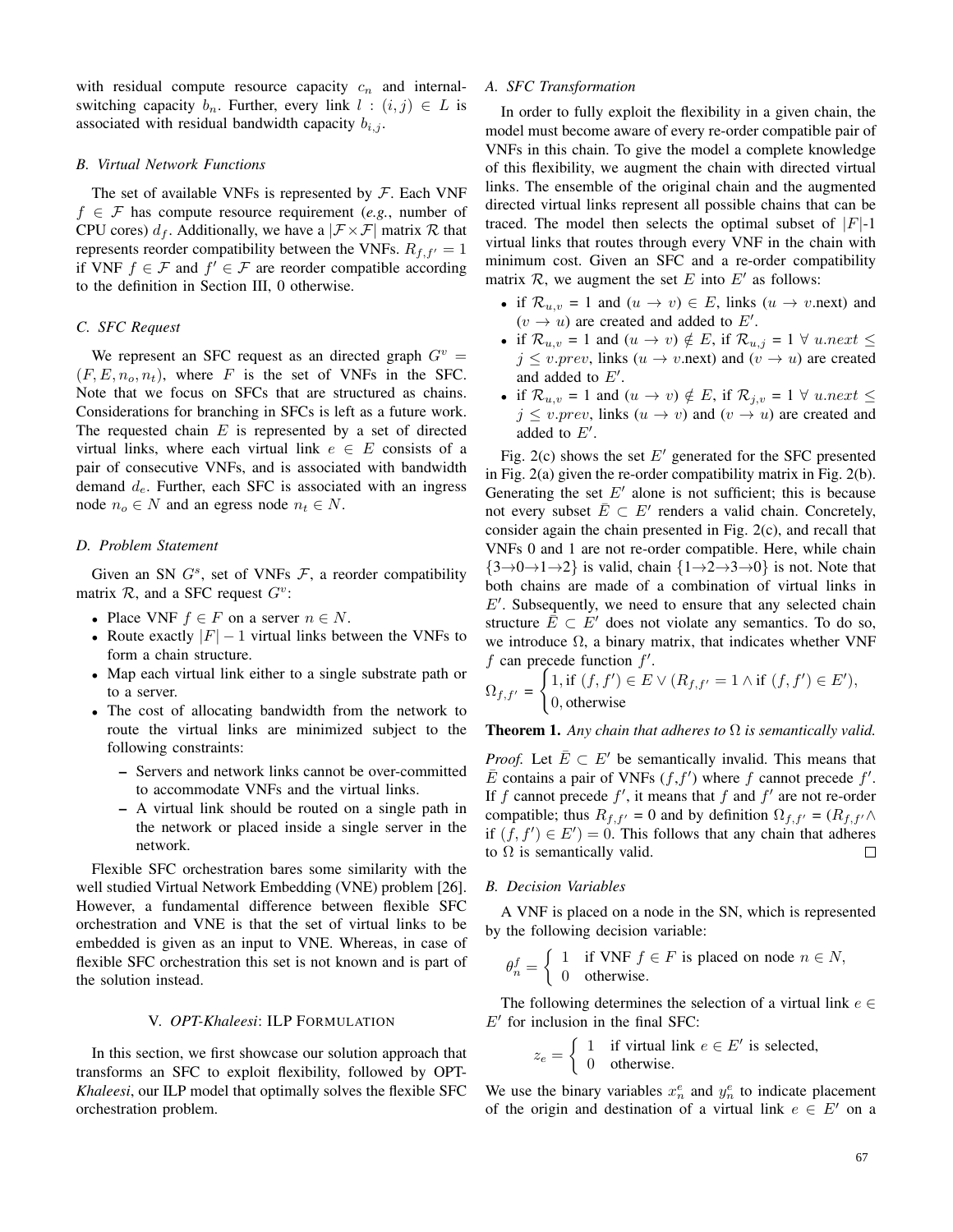

|    | $J_0$ | J <sub>1</sub> | $\parallel$ $J_2$ | JЗ |  |
|----|-------|----------------|-------------------|----|--|
| Jо |       |                |                   |    |  |
|    |       |                |                   |    |  |
| 12 |       |                |                   |    |  |
|    |       |                |                   |    |  |



(c) Augmented Set  $E'$ 

(a) Service Function Chain

(b) Re-order Compatibility Matrix Fig. 2. Semantically Correct Chains

substrate node  $n \in N$ . Routing of a virtual link  $e \in E'$  is determined by the following variable:

$$
w_{i,j}^e = \begin{cases} 1 & \text{if } e \in E' \text{ routed on substrate link } (i,j) \in L, \\ 0 & \text{otherwise.} \end{cases}
$$

Finally, we use the following variable to derive the ordering between VNFs in the resultant SFC:

$$
\delta_{f,f'} = \begin{cases} 1 & \text{if VNF } f \text{ precedes VNF } f' \text{ in the resultant SFC,} \\ 0 & \text{otherwise.} \end{cases}
$$

## *C. Constraints*

*1) VNF Placement Constraints:* Constraint (2) ensures that each VNF is placed on at most a single substrate node. Placement of the origin and destination of each virtual link is ensured by constraints (3) and (4), respectively. Finally, we ensure by (5) that either both the source and destination of a virtual link are placed, or neither.

$$
\forall f \in F : \sum_{n \in N} \theta_n^f = 1 \tag{2}
$$

$$
\forall e \in E', n \in N : x_n^e \le \sum_{f \in F : o(e) = f} \theta_n^f \tag{3}
$$

$$
\forall e \in E', n \in N : y_n^e \le \sum_{f \in F : t(e) = f} \theta_n^f \tag{4}
$$

$$
\forall e \in E': \sum_{n \in N} x_n^e - \sum_{n \in N} y_n^e = 0 \tag{5}
$$

*2) SFC Selection Constraints:* The first and last VNF in the resultant SFC is determined by (6) and (7), respectively. Then, (8) ensures that a virtual link is routed *iff* both of its endpoints are placed. Constraints (9) and (10) ensure that every VNF in the resultant SFC is traversed exactly once. We ensure that exactly  $|F| - 1$  virtual links are placed by (11). Finally, (12) is used to break loops between virtual links.

$$
\forall \bar{e} \in E': \{o(\bar{e}) = n_o\}, \forall f \in F: \sum_{n \in N} y_n^{\bar{e}} \le 1 - \sum_{\substack{e \in E': \{e \ne \bar{e}\}, \\ \{t(e) = f\}}} z_e
$$
\n(6)

$$
\forall \bar{e} \in E': \{t(\bar{e}) = n_t\}, \forall f \in F: \sum_{n \in N} x_n^{\bar{e}} \le 1 - \sum_{\substack{e \in E': \{e \ne \bar{e}\}, \\ \{o(e) = f\}}} z_e
$$
\n(7)

$$
\forall e \in E': z_e \le \frac{1}{2} (\sum_{n \in N} x_n^e + \sum_{n \in N} y_n^e)
$$
 (8)

$$
\forall f \in F: \sum_{e \in E': (o(e) = f)} \sum_{n \in N} x_n^e \le 1 \tag{9}
$$

$$
\forall f \in F: \sum_{e \in E': (t(e) = f)} \sum_{n \in N} y_n^e \le 1 \tag{10}
$$

$$
\sum_{e \in E'} z_e = |F| - 1 \tag{11}
$$

$$
\forall e \in E', e' \in E': \{o(e) = t(e') \land t(e) = o(e')\} : z_e + z_{e'} \le 1
$$
\n(12)

*3) Substrate Capacity Constraints:* (13), (14), and (15) represent the server capacity, internal switching capacity, and substrate link capacity constraints, respectively.

$$
\forall n \in N : \sum_{f \in F} \theta_n^f \cdot d_f \le c_n \tag{13}
$$

$$
\forall f \in F : \sum_{e \in E'} (x_n^e \cdot y_n^e) \cdot d_e \le b_n \tag{14}
$$

$$
\forall (i,j) \in L: \sum_{e \in E'} \sum_{(i,j) \in L} w_{i,j}^e \cdot d_e \le b_{i,j} \tag{15}
$$

*4) SFC Routing Constraints:* Constraint (16) represents the flow conservation for mapping the virtual links. We use (17) to determine the ordering of VNFs in the resultant SFC. Finally, (18) ensures that the order of VNFs preserves the SFC's semantics.

$$
\forall i \in N, e \in E': \sum_{j:(i,j \in L)} w_{i,j}^e - \sum_{j:(j,i) \in L} w_{j,i}^e = x_i^e - y_i^e
$$
\n(16)

$$
\forall f \in F, \forall f' \in F, \forall f'' \in F : \delta_{f, f''} \ge (\delta_{f, f'} \cdot \delta_{f', f''}) + z_{e: \{o(e) = f\}} \cdot (17)
$$
  

$$
\forall f \in F, \forall f' \in F : \delta_{f, f'} \le \Omega_{f, f'}
$$
  
(18)

Note that (14) and (17) contain product of two integer variables, which renders the model non-linear. However, the product of two integer variables can be linearized as follows: For Constraint (14), we introduce a new variable  $g_n^e \in \{0, 1\}$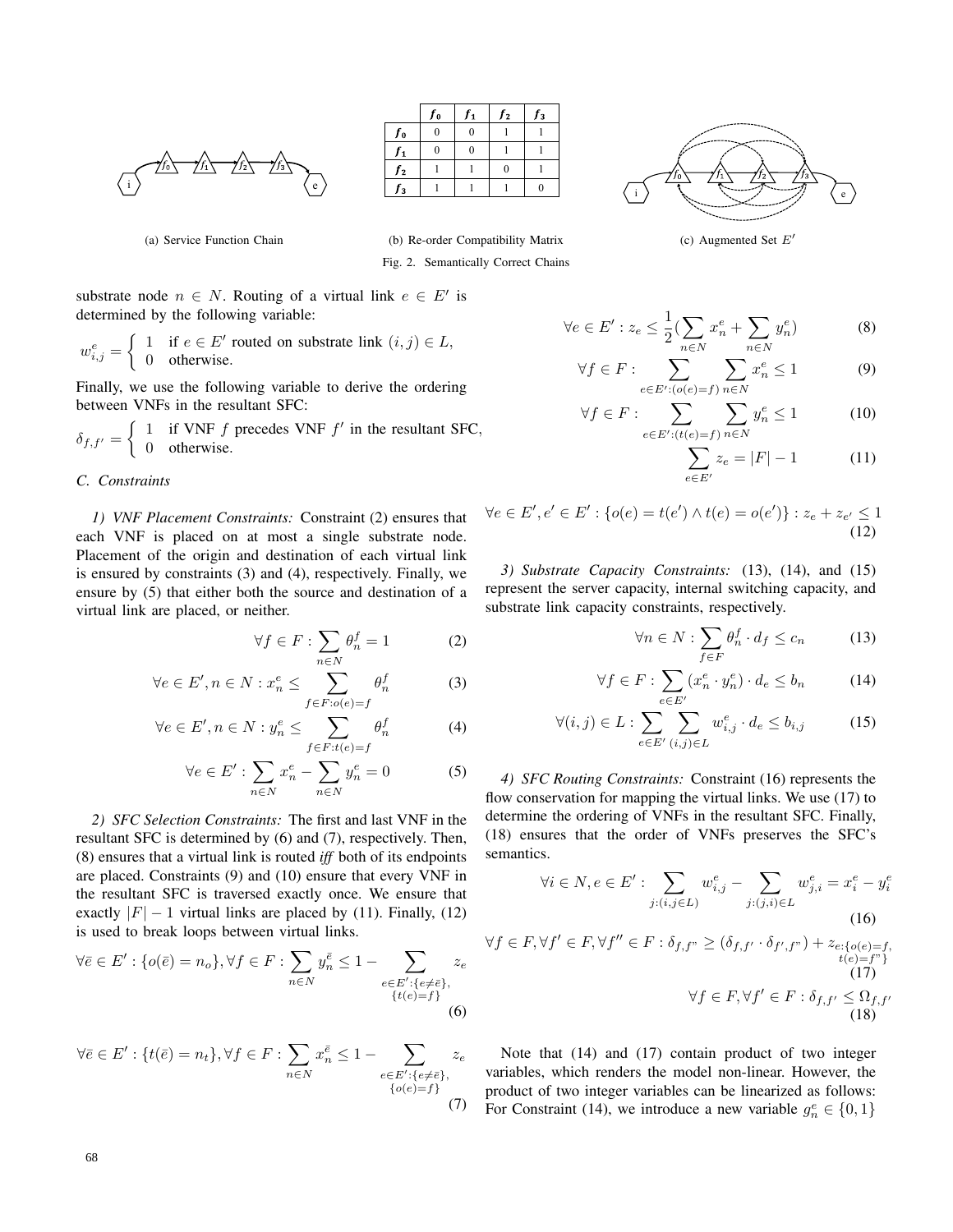such that:

$$
g_n^e \le x_n^e \tag{19}
$$

$$
g_n^e \le y_n^e \tag{20}
$$

$$
g_n^e \ge x_n^e + y_n^e - 1 \tag{21}
$$

Similarly, we linearize Constraint (17) by introducing a new variable  $q_{f, f', f''} \in \{0, 1\}$  such that

$$
q_{f,f',f''} \le \delta_{f,f'} \tag{22}
$$

$$
q_{f,f',f''} \le \delta_{f',f''}
$$
 (23)

$$
q_{f,f',f''} \ge \delta_{f,f'} + \delta_{f',f''} - 1
$$
 (24)

#### *D. Objective Function*

Our objective is to embed the SFC while minimizing the incurred cost in terms of bandwidth consumption.

$$
\text{minimize} \sum_{e \in E'} \sum_{(i,j) \in L} w_{i,j}^e
$$

*E. Hardness of the Problem*

# Theorem 2. *OPT-Khaleesi is NP-Complete.*

*Proof.* Given a graph  $G^s=(N,L)$ , where  $c_n = 1 \forall n \in N$  and  $b_l = 1 \ \forall \ l \in L$ . We transform  $G^s$  into  $G'^s = (N', L')$  by adding an auxiliary node of capacity 0 between every pair  $(i,j) \in$  $L. G'^s$  thus represents an SN where some nodes are servers and the rest are network nodes. Now assume that we have a *chaotic* SFC request of size N with 1 unit demand for each VNF in the SFC and  $d_f = 1$ . A chaotic SFC refers to an SFC where all pair of VNFs are re-order compatible. Solving the Hamiltonian path problem in  $G<sup>s</sup>$  corresponds to finding a path that spans every node in  $N$ . This is exactly solving the flexible service chaining problem in  $G^{s}$  since the Hamiltonian path will span  $N$  compute nodes in  $G<sup>s</sup>$  (the size of the chain). Conversely, solving the flexible service chaining in  $G^{\prime s}$  would mean that we have found a chain that spans  $N$  compute nodes. This chain in  $G'^s$  corresponds to a Hamiltonian path in  $G<sup>s</sup>$ . Since computing Hamiltonian path is NP-Complete, therefore a special case of our problem (*i.e.*, placement of a chaotic chain of size  $N$ ) is also NP-Complete. Therefore, by restriction, *OPT-Khaleesi* is NP-complete.  $\Box$ 

#### VI. *FAST-Khaleesi*: HEURISTIC SOLUTION

To overcome the computational complexity of *OPT-Khaleesi*, we propose *FAST-Khaleesi*, a heuristic that performs flexible chaining, VNF placement, and routing with the objective to minimize bandwidth footprint. *FAST-Khaleesi* consists of 4 Steps, and is designed to select the chain that encourages more virtual links to be routed internally, which in turn reduces the number of inter-server switching.

• Step 1: Generate all SFCs First, given the set  $E'$ , we trace all possible chains that do not violate any semantics (*i.e.*, respect  $\Omega$ ) by using backtracking. We denote this set as  $S$ . Generating all possible chains for a SFC where all VNFs are re-order compatible may yield an exponential number of combinations  $O(|F|!)$  in the Algorithm 1: FAST-*Khaleesi* Algorithm

**Input:**  $G^s = (N, L), G^v = (F, E, n_o, n_t), E^t$ Output: NF Placement and Chain Routing Solution m <sup>1</sup> function FAST-*Khaleesi* 2 Step 1: Generate all Valid Chains  $S$  $3 \mid$  Step 2: Find all candidate servers in N 4 |  $\bar{N} = \{\}$ 5 forall  $n \in N$  do 6 **i** if  $(c_n < \min_{\forall f \in F} d_f)$  then 7 | continue 8  $\vert \bar{N} = \bar{N} \cup \{n\}$ 9  $\vert \cdot \vert r_n = |shortestPath(n, n_0)| + |shortestPath(n, n_t)|$ 10 SortDescendingOrder( $\overline{N}, \frac{c}{r}$ ) 11  $\mathcal{M} = \{\}$ ; /\*Initialize an empty solution set\*/ 12 forall  $s = (F, E) \in S$  do 13 | Step 3: VNF Placement 14  $\overline{m} = \{\}\$  /\*Initialize an empty solution\*/ 15 |  $V = F$ 16 **| while**  $(|V| > 0)$  do 17 | |  $\bar{F}$  = *FindMinOpCost*<sub>∀v∈V</sub>(s,N) 18  $\mid \cdot \cdot \cdot \cdot \cdot \cdot \cdot$   $\bar{m}.nmap = \bar{m}.nmap \cup (F,n)$ 19  $\mid \mid V = V - \bar{F}$ 20  $\vec{E} = \vec{E}$  - *GetInternallySwitchedLinks* $(\vec{F})$ 21 | Step 4: Virtual Link Routing  $22 \mid \cdot \cdot \cdot \cdot$  for all  $(e \in \overline{E})$  do 23  $\vert$   $\bar{m}$ .emap =  $\bar{m}$ .emap  $\cup$  *Dijkstra*(e) 24  $\vert$   $\mathcal{M} = \mathcal{M} \cup {\overline{m}}$ 25  $m = FindLowerCostSol(M)$ 26 return  $m$ 

worst case. However, in practice, the size of SFC does not exceed 6 in a DC [27]. Moreover, not all pairs of VNFs are typically reorder compatible with each other. Therefore, in practice the actual number of valid chains is far less than the worst case.

- Step 2: Find Candidate Servers Step 2 consists of finding a list of candidate servers. A candidate server is a server with sufficient CPU resources to accommodate any VNF. Once the list of candidate servers is obtained, we compute the shortest path between each candidate server  $n \in \overline{N}$  and the ingress  $n_o$  and egress  $n_t$  nodes of the chain, respectively. We denote these distances as  $x<sub>o</sub>$  and  $x_t$ , respectively. Subsequently, we compute the ratio  $r_n$  $=\frac{c_n}{x_o+x_e}$  for every node  $n \in \overline{N}$ . By sorting the servers in decreasing order of ratio  $r$ , we prioritize the servers with highest capacity and proximity to the chain's ingress and egress nodes. This will also potentially reduce the bandwidth footprint, as the VNFs will be placed close to the origin and sink of the chain at hand. The time complexity of Step 2 is O  $(2 \cdot \bar{N} \cdot (L + N \log N) +$  $\overline{N} \log \overline{N}$ )  $\leq O(N^2 \log N)$  by dropping lower-order terms.
- Step 3: VNF Placement The VNF placement is performed for every chain as follows: First, for every candidate server  $n \in \overline{N}$  and for every VNF  $f \in F$ , we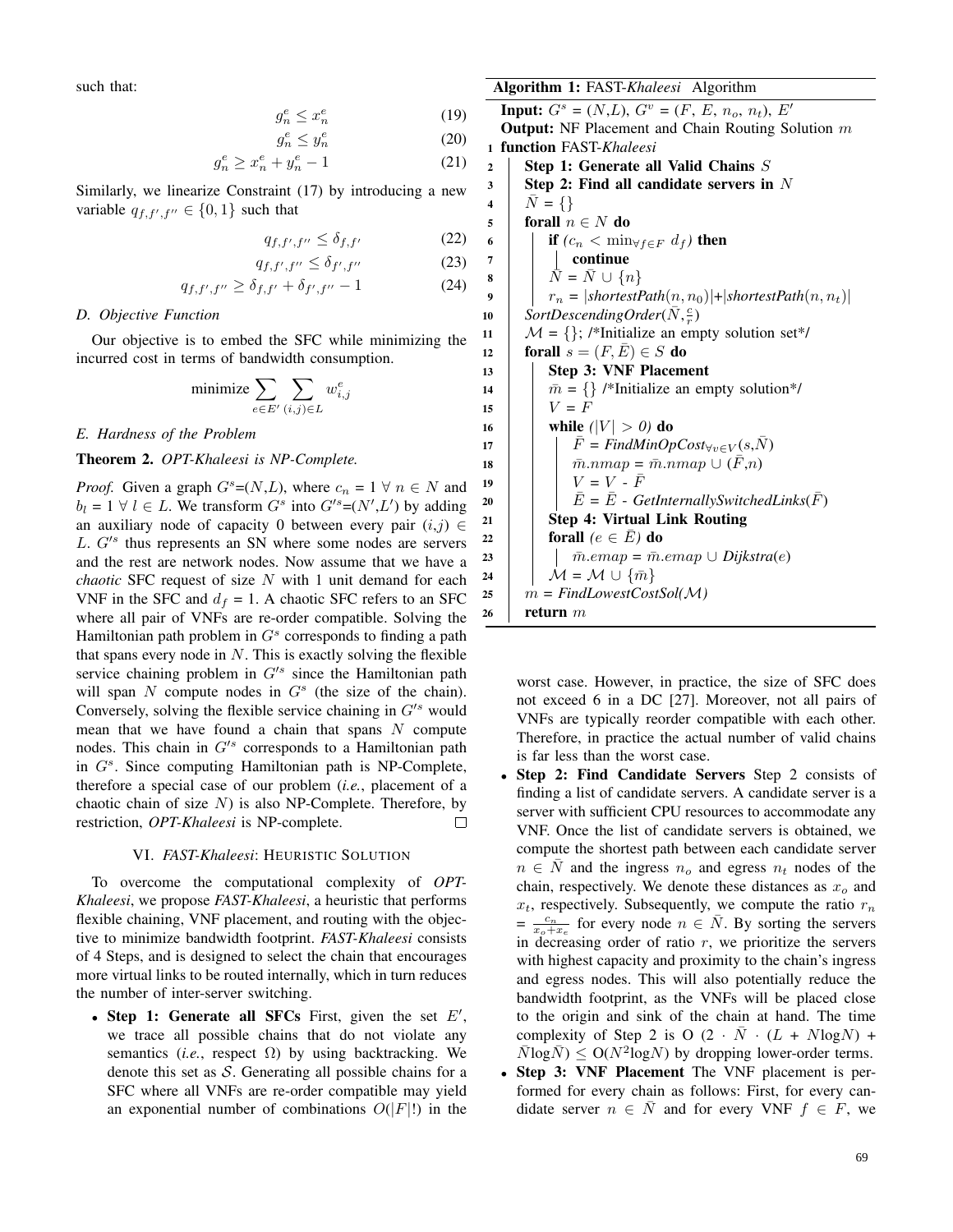compute an opportunity cost of placing  $f$  along with a subset of VNFs  $\overline{F}$  on n. The subset  $\overline{F} \cup f$  with the lowest opportunity cost is chosen and mapped on node  $n$ . Here, opportunity cost refers to the number of virtual links that require inter-server switching as result of placing  $\overline{F}$  ∪ f on n. This cost is reduced by maximizing the number of virtual links with both end points placed on the same server. Hence, to minimize the opportunity cost for every VNF  $f$ , we traverse the chain  $s$  starting at  $f$ , and every time we find a pair of adjacent VNFs that can be packed in  $n$  without violating its capacity we add them to  $\overline{F}$ . This iteration is repeated until the placement of all VNFs is settled. At every iteration, the set of virtual links that require inter-server routing is updated. The time complexity of Step 3 is  $O(|S| \cdot |\overline{N}| \cdot |\overline{F}|^2)$ .

• Step 4: Inter-Server Routing Finally, for every placement solution generated in Step 3, Dijkstra's shortest path algorithm is performed to route the set of virtual links whose end points are distributed in different servers. The time complexity of Step 4 is  $O(|S| \cdot (|L| + |N| \log |N|)).$ 

Once Steps 3 and 4 are performed for every SFC, the algorithm terminates, and the mapping solution with the lowest total bandwidth consumption is returned. If no feasible mapping solution can be found for any chain, the SFC is rejected.

# VII. PERFORMANCE EVALUATION

We evaluate our proposed solutions in the following scenarios: (i) evaluating the benefits of flexible VNF ordering in SFCs (Section VII-C), and (ii) performance comparison between *FAST-Khaleesi* and *OPT-Khaleesi* (Section VII-D). Before presenting the results, we describe our simulation setup in Section VII-A and the evaluation metrics in Section VII-B.

### *A. Simulation Setup*

*1) Testbed:* We implemented *OPT-Khaleesi* and *FAST-Khaleesi* using IBM ILOG CPLEX 12.5 Java libraries and Java, respectively. Our testbed consists of machines with hyper-threaded Intel 8×10-core Xeon E7-8870 CPU and 1TB of memory. We developed an in-house discrete event simulator to simulate the arrival and departure of SFCs on an SN.

*2) Topology:* We used the following two real topologies, representing two different scenarios and scales for our evaluation: (i) Univ-DC: a university data center topology with 23 nodes and 42 links from [28]; and (ii) AS3967: a moderate size ISP topology with 79 nodes and 147 links from Rocketfuel dataset [29]. (i) represents a data center network, which typically has high server density compared to an ISP's backbone network such as (ii). To represent this diversity in server density we augmented (i) and (ii) with 144 and 64 servers, respectively, each with 8 CPU cores.

*3) Traffic Data:* For Univ-DC topology, we used real traffic traces from the same data center [28] to generate SFC request between pairs of edge switches. For AS3967, no real traffic traces are available, hence, we resorted to generating synthetic traffic. We used FNSS tool [30] and generated time varying traffic by following the distribution presented in [31].



(b) Impact of considering flexible VNF ordering in existing SFC orchestration algorithm [2]

Fig. 3. Benefits of Flexible VNF ordering in SFC

*4) Middlebox Data:* We selected a set of six VNFs from the ones listed in Table II and computed the reorder compatibility matrix accordingly. We randomly chained subsets of the selected VNFs to generate SFCs with lengths between 3 and 6. Middlebox CPU requirements were obtained from the research literature and available vendor data sheets [2], [32]. SFC arrival and departure was generated following a Poisson distribution with mean arrival rate varied between 4 - 10 SFCs per 100 time unit. Mean life time of these SFCs were set to 1000 time units. The simulation was run for a total of 10000 time units and included 400 - 960 SFC requests. Note that the dataset and parameters chosen for evaluation are in accordance with relevant research literature [3], [26].

# *B. Evaluation Metrics*

*1) Acceptance Ratio:* The ratio of number of admitted SFC requests to the total number of SFC requests.

*2) Embedding Path Length:* Embedding path length is the sum of lengths of all the paths used for routing all inter-NF links in an SFC.

*3) Revenue per unit cost:* Revenue is computed as a function that is proportional to an SFCs total resource requirement. Revenue earned per unit cost is calculated by dividing revenue from an SFC by the SFC's embedding cost.

# *C. Benefits of Flexibility in SFCs*

We demonstrate the benefits of flexible VNF ordering in SFCs by evaluating the following two scenarios. First, we compare results of optimally orchestrating flexible SFCs with that of orchestrating non-flexible or rigid SFCs. In the second scenario, we empirically evaluate how much benefit we can get by feeding all possible SFCs stemming from a flexible SFC to an existing orchestration algorithm from the literature.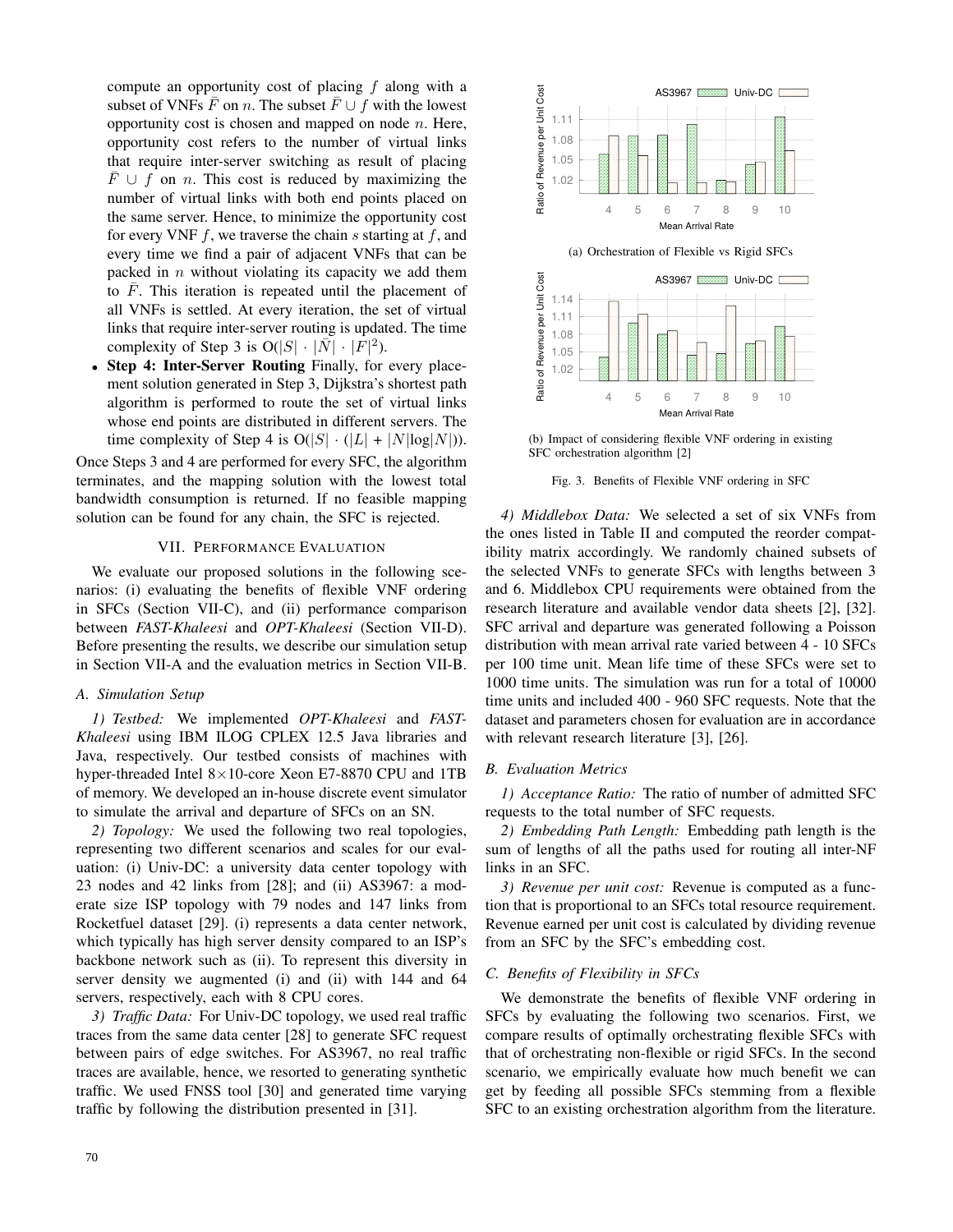The goal is to evaluate how much benefit we can get even without explicitly considering flexible VNF ordering in an existing SFC orchestration algorithm. For that purpose, we use the dynamic programming algorithm from [2].

For the first scenario, we implemented an ILP similar to [2] for comparison. From the results, we did not observe much of a difference between the two approaches in terms of acceptance ratio for different arrival rates. However, the number of accepted SFCs does not say much about the types of SFCs that were accepted. Therefore, we further analyzed the solutions and computed the revenue earned per unit cost for different arrival rates and present the result in Fig. 3(a). More specifically, we present the ratio of revenue earned per unit cost for flexible and rigid cases. The flexible case always yielded more revenue per unit embedding cost to an extent of 11% compared to the rigid cases.

For the second scenario, we take a black box approach. Instead of modifying the dynamic programming algorithm from [2], we executed the algorithm for all valid SFCs that can be traced from an SFC request. We keep the result with the lowest cost for each SFC request. We compare the results from this setting with that from executing [2] on non-flexible SFCs. The results are presented in Fig. 3(b). We observe that even without explicitly considering and exploiting flexibility in SFCs, there is about 10% improvement in revenue earned per unit cost on average for [2].

The takeaway from this study is that flexibility in SFCs can yield more revenue per unit cost even for an SFC orchestration algorithm not designed to handle flexible SFCs. An intuition behind such result is that the flexibility in an SFC leads to reordering of some of the VNFs to accept some more resource demanding ones compared to the non-flexible case.

#### *D. FAST-Khaleesi vs. OPT-Khaleesi*

*1) Acceptance Ratio:* We present the cumulative acceptance ratio of *OPT-Khaleesi* and *FAST-Khaleesi* for both SN topologies in Fig. 4 with 5th and 95th percentile error bars. We consider the first 1000 time units of simulation as the warm up period and discard results from that period. For a compute resource constraint environment as in AS3967, the performance gap between the heuristic and the optimal is larger than Univ-DC topology. Nonetheless, we found the heuristic to accept no greater than 20% less SFC requests on average compared to the optimal solution.

*2) Mean Embedding Path Length:* Our cost function is proportional to the embedding path length for an SFC. Therefore, we compare the mean embedding path length across all SFC requests to gain an estimate as to how much far off is the heuristic from the optimal solution. The results for both of the topologies are presented in Fig. 5. For the data center topology where network diameter is relatively smaller compared to the ISP topology, the heuristic's mean embedding path was within 20% of that of the optimal solution. However, on a network with larger diameter such as the ISP topology we used, this stretch increased up to  $\approx 2 \times$  the optimal solution.



(b) AS3967 Topology Fig. 5. Comparison of Mean Embedding Path Length

We also show the Cumulative Distribution Function (CDF) of embedding path length of one fixed arrival rate in Fig. 6. The purpose is to show the breakdown of the length distribution and try to understand the long errorbars in Fig. 5. As we can see, the heuristic demonstrates a long tailed CDF. This long tail is due to the heuristic's shortcoming of finding a good solution when the network is very close to saturation.

*3) Execution Time:* Execution time for *OPT-Khaleesi* and *FAST-Khaleesi* for embedding a single SFC request is presented in Table III. Note that execution time for Univ-DC is higher than that of AS3967. This is because, majority of the execution time in both of the solutions is spent to find